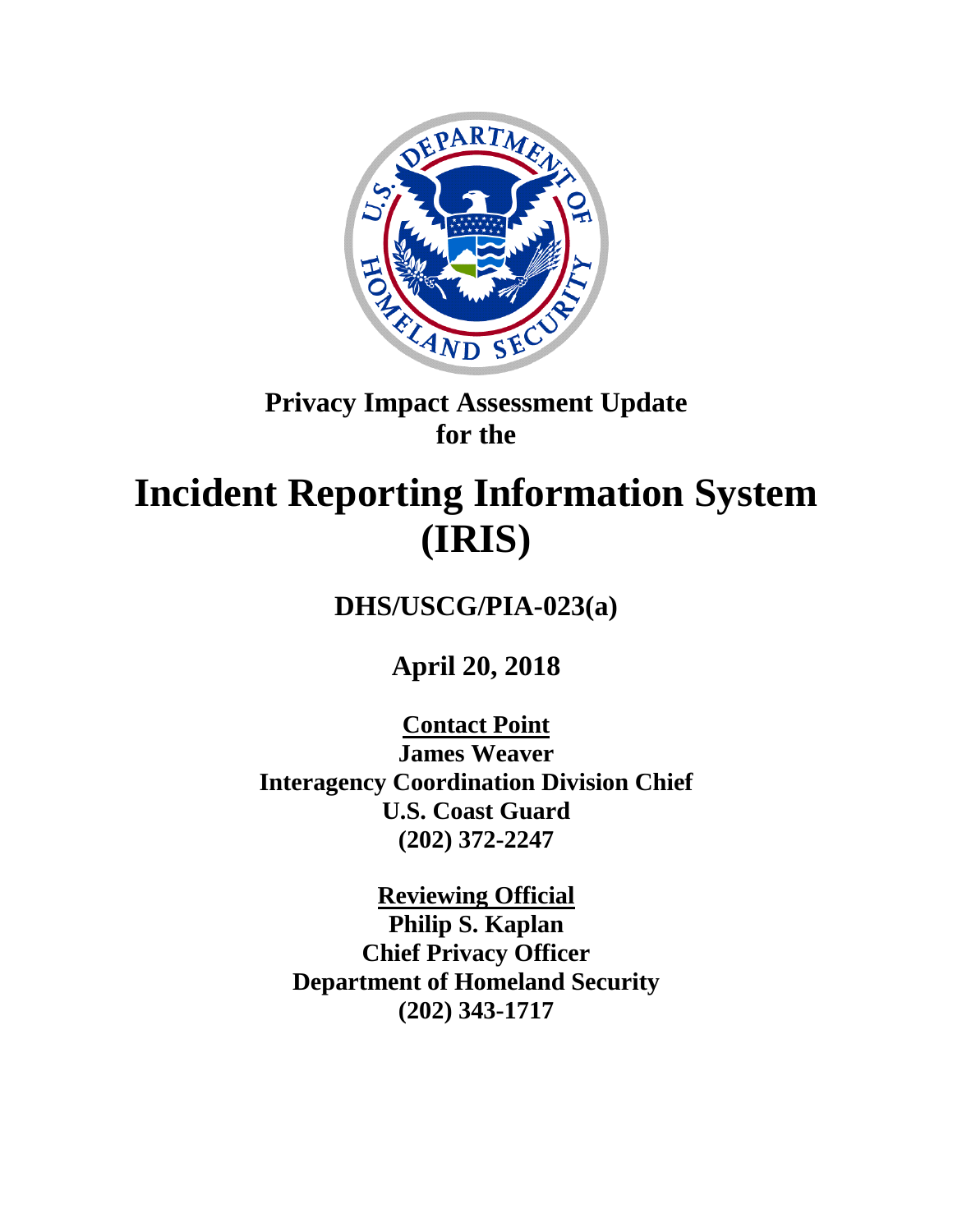

# **Abstract**

The Department of Homeland Security (DHS) United States Coast Guard (USCG) operates the National Response Center's (NRC) Incident Reporting Information System (IRIS). The NRC uses IRIS to collect and disseminate information on pollution, oil, chemical, radiological, biological, and other unknown discharges into the environment, as well as related non-intelligence suspicious activity and security breach incidents, to federal, state, and local on-scene coordinators. The USCG is updating this Privacy Impact Assessment (PIA) to include the Incident Management Software System (IMSS), which supports all functional areas of Coast Guard Incident Management, Incident Action Plan (IAP) development, and incident preparedness activities.

# **Overview**

The NRC was established in the 1970s under the National Oil and Hazardous Substances Pollution Contingency Plan (NCP) mandated by 40 CFR § 300.125(a). The regulation states: "The National Response Center (NRC), located at USCG Headquarters, is the national communications center, continuously manned for handling activities related to response actions. The NRC acts as the single point of contact for all pollution incident reporting, and as the [National Response Team (NRT)] communications center." The USCG does not own the NRC; however, 40 CFR § 300.125(b) requires that the USCG, along with other NRT agencies, is responsible for providing the necessary personnel, communications, facilities, and equipment for the NRC.

The primary function of the NRC is to serve as the sole federal point of contact for reporting all pollution, oil, chemical, radiological, biological, and other unknown discharges into the environment, as well as related non-intelligence suspicious activity and security breach incidents, to federal, state, local on-scene coordinators. In addition to gathering and distributing incident data to on-scene coordinators and serving as the communications center for the NRT (which consists of 16 federal agencies), the NRC also maintains agreements with a number of other federal, state, and local entities for additional notifications regarding incidents meeting pre-established notification criteria. Reports are made to the NRC telephonically or electronically (*e.g.*, fax, email) through a hotline staffed 24 hours a day, 7 days a week. NRC reports can originate from private citizens, government employees, industry members, and foreign entities that have a pollution incident with the potential of impacting the United States. There is no limit on who may call and make a report to the NRC.

IRIS is the primary tool that NRC watch-standers use to collect incident information related to pollution-related incidents and disseminate that information to federal, state, local on-scene coordinators. IMSS is the primary tool that NRC watch-standers use to collect the same type of information, but from USCG personnel, community organizations, and other federal agencies. Both IRIS and IMSS are used to manage incidents of all scales during all functional exercises, fullscale exercises, and incident responses, including small oil spills, natural disasters, and Incidents of National Significance (IONS), such as the Deepwater Horizon oil spill and Hurricane Katrina.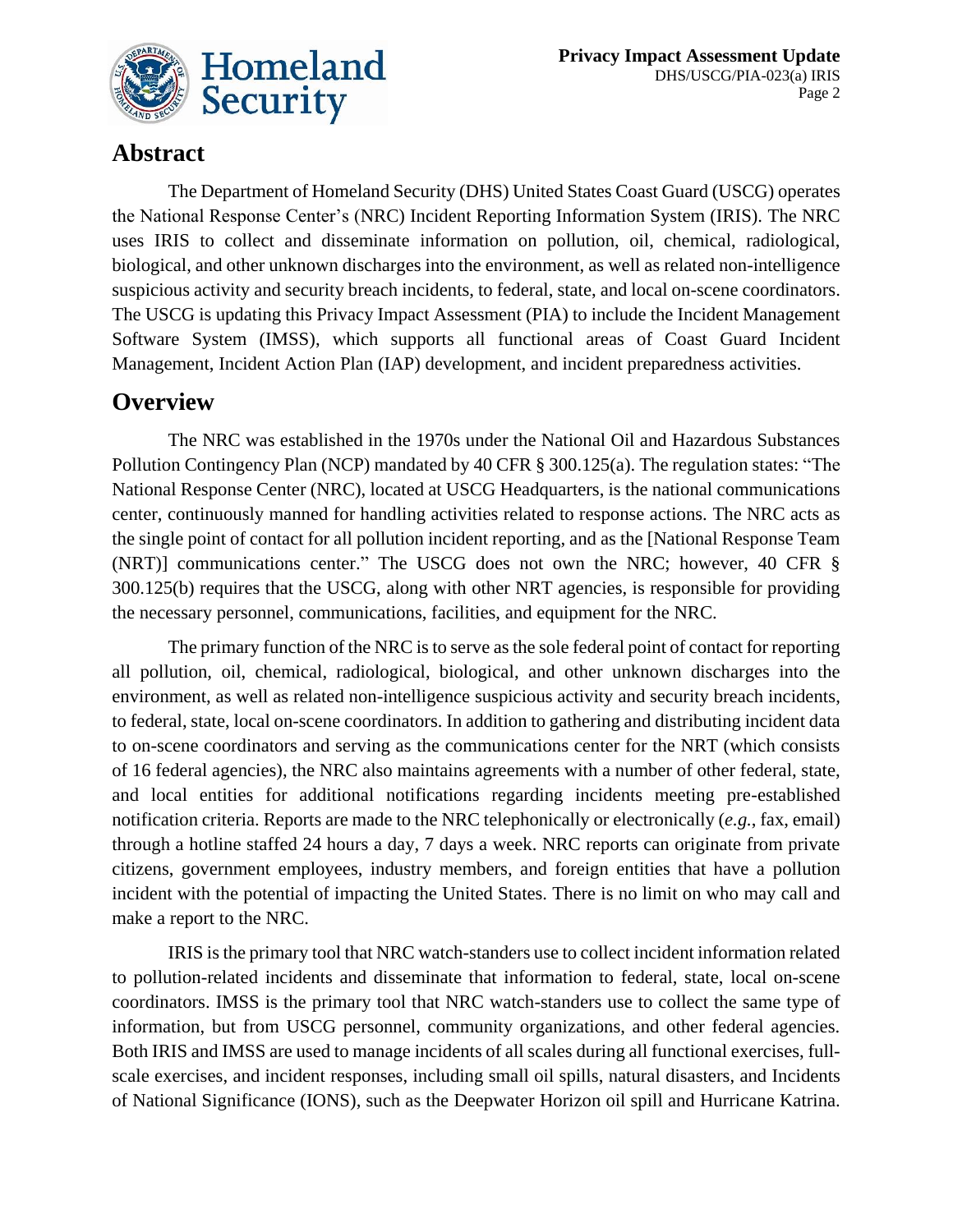

Once an Incident Command Post (ICP) has been established, the incident is managed via the National Incident Management System (NIMS) structure. NIMS is the organizational structure used by DHS to manage command and control, logistics, and personnel involved in an incident in which a command post has been established.

IMSS is an incident management tool that improves response operations and enhances information sharing by providing a Common Operating Picture and automating the major functional areas by providing details only of incident management for: people placement, work assignments, resource tracking, and the IAP operational cycle.<sup>1</sup> IMSS is the standard USCG enterprise-wide software system that has been identified by the Office of Contingency Preparedness and Exercise Policy as a key solution that resolves remedial actions gleaned from the internal review of the Deepwater Horizon response. It helps incident management teams expedite the creation of an IAP as well as fill out documentation used during incident command system (ICS) operations. There is only one IAP for each incident, and that IAP is developed at the incident level. IMSS can be used in any incident in which an IAP is required; however, it is highly recommended that it be used in every incident designated Type 1 or Type 2.<sup>2</sup> It also provides an electronic repository of incident documentation for post-incident archiving. IMSS does not use incident reports; <sup>3</sup> however, it generates IAPs for responders to use in the field to help with managing incidents. The IAPs include working objectives and strategies established to manage the response to an incident. For example, this may include the number of personnel and resources assigned or names of individuals who are in charge of certain operations (*e.g.*, who the Public Information Officer is for an incident). An IAP is created following the below timeline:

- 1. Initial incident notification occurs.
- 2. A USCG user creates the incident within IMSS.
- 3. Users who have been granted access to the system will generate individual IAP documents. The IAP documents include documenting the objectives, reflecting the tactics, and the resources necessary to manage the incident.
- 4. The IAP documents are then combined to create the final IAP.
- 5. The incident is closed.

<sup>1</sup> <sup>1</sup> The Incident Action Plan (IAP) is a written plan that defines the incident objectives and reflects the tactics and resources necessary to manage an incident during an operational period.

<sup>&</sup>lt;sup>2</sup> Events or incidents that are managed using ICS are assigned an incident Type, a number from 1 to 5, with Type 1 ranking the highest and most complex based on operational characteristics such as the number of resources used, the span of impacted locations, and personnel assigned.

<sup>&</sup>lt;sup>3</sup> Within IRIS, incident reports differ from Incident Action Plans used for IMSS. Incident reports describe the details of an incident, and are submitted via fax, e-mail, or telephone to the National Response Center (NRC) to handle activities related to response actions. Although an IAP is similar regarding the details of an incident, the information is compiled and used as a plan of action for responders in the field to assist with managing the incident.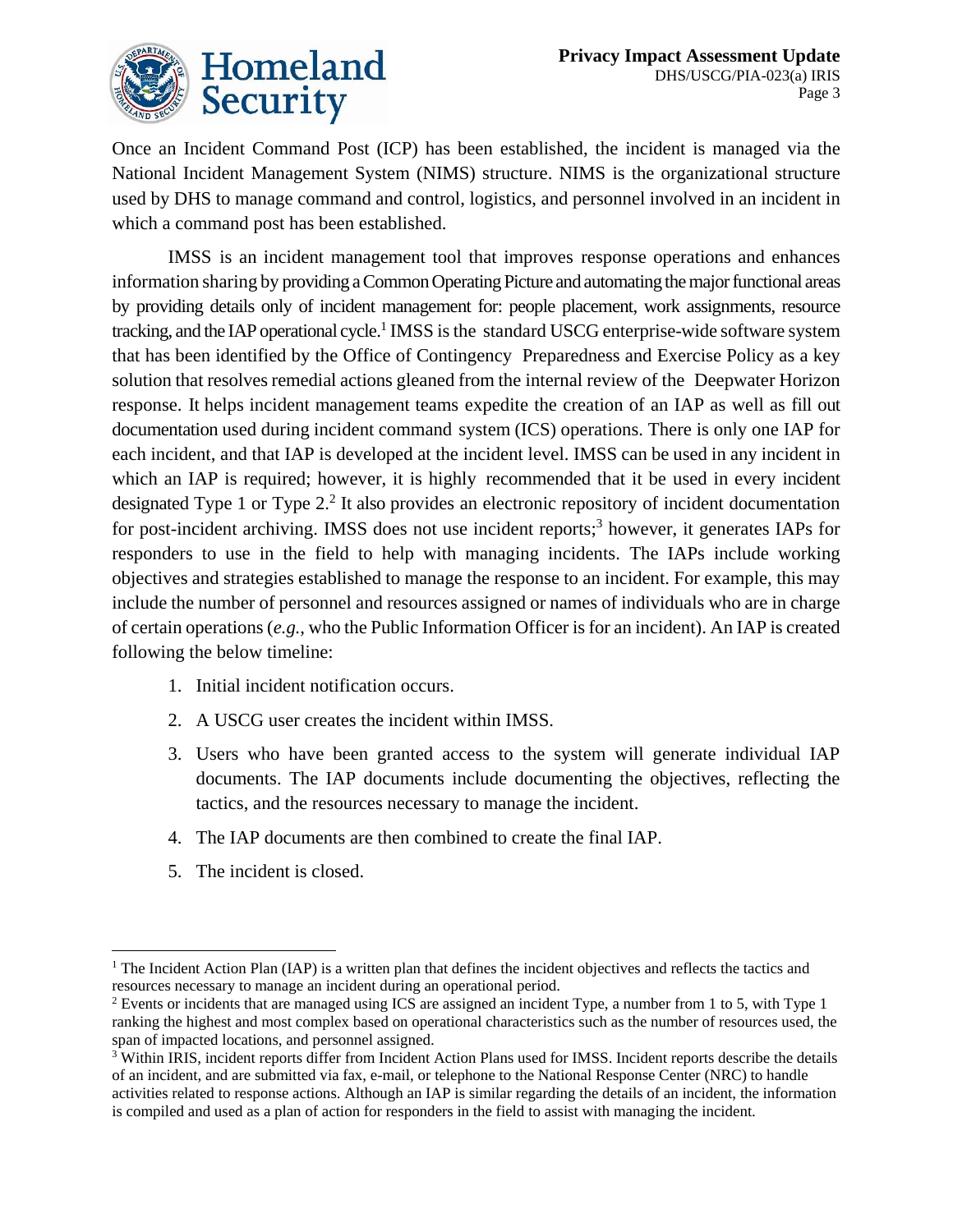

Personal information contained in IMSS is collected from system users and individuals involved in the incident, and typically includes business contact information, such as name, organization/component, unit, official phone numbers, official email address, and a secondary email address, which is used for password reset purposes.

IMSS user accounts and access are managed by USCG Regional and Sector administrators; with basic system users only having access to their own profile information. Once a need for database access has been determined, a username and password will be given to the user by the unit's user account manager or system administrator. Although USCG is the primary user group for IMSS, other federal, state, local, and tribal government users, as well as participating commercial entities and responsible parties involved in the incident, may be granted access, but only for the period of time that they are designated as participants in the incident command structure.

Once access is granted, the IMSS launch page is where users will log into their IAP database. Users will log into their unit-specified database with their username and password, which will have been given to them previously by the unit's user account manager or system administrator. After entering their username and password, they will be required to enter an authentication number that will be sent to the email address associated with the user account. They must enter this authentication code to complete their login.

It is the responsibility of the unit user account managers or system administrators to ensure that personnel who are granted access to the database are assigned the appropriate user role. Users may be granted access as "view only" approved/completed IAP documents (lowest level privilege assigned) up to the system administrator (highest privilege assigned). The roles that are assigned for each incident are in accordance with those described in the U.S. Coast Guard Incident Management Handbook,<sup>4</sup> which directly falls in line with NIMS requirements.

# **Reason for the PIA Update**

While the functionality of the IRIS and IMSS systems is similar, the reason for this PIA update is to outline the differences between IRIS and IMSS, and identify any additional privacy risks with the information maintained by IMSS. Both systems collect very similar data to include similar types of personally identifiable information (PII). The major difference between the two systems is that the information is collected from a different population. IRIS collects information on incidents specifically from the general public, while IMSS collects incident information specifically from USCG personnel and other federal, state, local, and tribal government users, as well as participating commercial entities and responsible parties.

 $\overline{a}$ 

<sup>4</sup> COMDTPUB P3120.17B.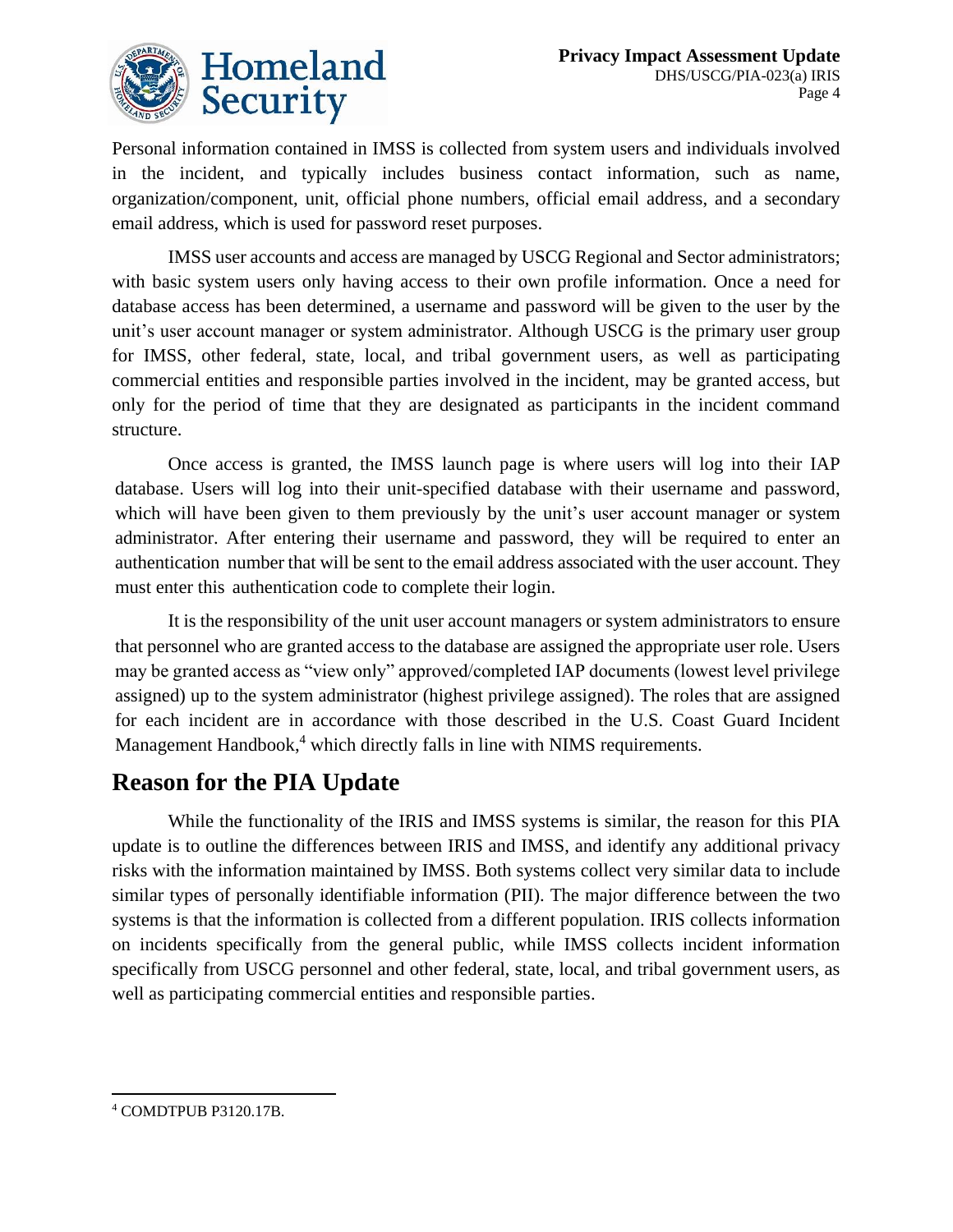

# **Privacy Impact Analysis**

## **Authorities and Other Requirements**

The USCG's collection of IRIS and IMSS information is in support of its missions as authorized by the National Oil and Hazardous Substances Pollution Contingency Plan, cited at 40 CFR  $\S$  300.125(a) and 40 CFR  $\S$  300.125(b), which requires the USCG to provide the necessary personnel, communications, facilities, and equipment for the NRC; the USCG Contingency Preparedness Planning Manual Volume IV: Incident Management and Crisis Response; and Commandant, United States Coast Guard Instruction (COMDTINST) M3010.24,which directs the use of IMSS during all functional exercises, full scale exercises, and incident responses when an IAP is developed.

USCG has completed the system security plan (SSP) for IMSS; however, the IMSS security software is and has always been hosted using Amazon Web Services (AWS), a Federal Risk and Authorization Management Program (FedRAMP)-compliant hosting location, in an environment that is exclusive to USCG use. The software application is entirely isolated from any other applications. The software product has been further modified to comply with all existing DHS and USCG information assurance requirements.

IMSS is a commercial-off-the-shelf (COTS), Software as a Service (SaaS) capability. The software provider contractor provides and manages the software through AWS and FedRAMP compliant hosting location, which delivers a standard approach to security assessment, authorization, and continuous monitoring for the Federal Government. The software provider contractor provides monthly scans as part of the contract service to the IMSS USCG Information System Security Officer (ISSO) and Security Controls Assessor (SCA). The ISSO and SCA validate the security scans, and perform continuous monitoring to ensure compliance with the implementation of security controls identified in the *Coast Guard Cyber Security Manual*, COMDTINST M5500.13, National Institute of Standards and Technology (NIST) Special Publication (SP) 800-37,<sup>5</sup> and NIST SP 800-53,<sup>6</sup> to include performing an annual security assessment.

The USCG Deputy Chief Information Security Officer (COMDT (CG-65)) has contracted with a software provider to provide the IMSS application. This helps ensure compliance with 40 CFR § 300.125(a) and 40 CFR § 300.125(b), the federally mandated policy for responding to both oil spills and hazardous substance releases, and COMDTINST M3010.24, the Presidential directive that requires the Coast Guard to be prepared to respond to and manage a natural disaster, act of terrorism, or other man-made disaster.

 $\overline{a}$ <sup>5</sup> *See* [https://csrc.nist.gov/publications/detail/sp/800-37/rev-1/final.](https://csrc.nist.gov/publications/detail/sp/800-37/rev-1/final)

<sup>6</sup> *See* [http://nvlpubs.nist.gov/nistpubs/SpecialPublications/NIST.SP.800-53r4.pdf.](http://nvlpubs.nist.gov/nistpubs/SpecialPublications/NIST.SP.800-53r4.pdf)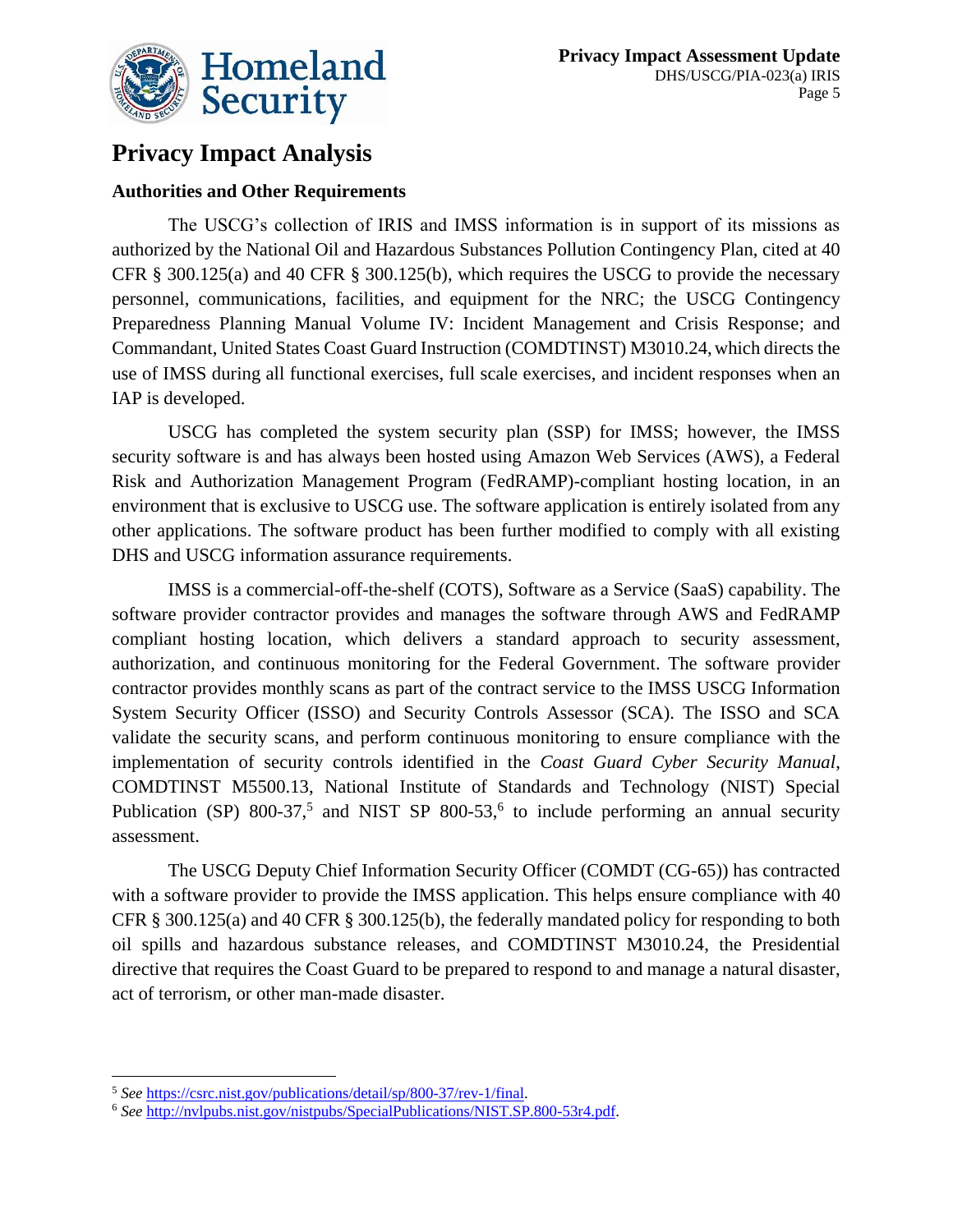

Similar to IRIS, the maintenance of information in IMSS is covered under the Marine Information for Safety and Law Enforcement (MISLE) System of Records Notice (SORN).<sup>7</sup>

### **Characterization of the Information**

While IMSS and IRIS differ, the same information as outlined in the original IRIS PIA<sup>8</sup> is still collected through IMSS. However, whereas IRIS collects information from the general public, IMSS collects the same information from USCG personnel and other federal, state, local, and tribal government users, as well as participating commercial entities and responsible parties.

IMSS collects the following information from these users for account access:

- Contact name;
- Contact organization;
- Contact phone number;
- Contact email address;
- Contact secondary email (in case of password reset);
- City;
- State; and
- ZIP code.

The documentation loaded in to IMSS may contain similar types of PII as an IAP may contain the contact information of the preparer of the document or individuals associated with the incident. For example, a first responder's name may be in an IAP that is completed by the individual's supervisor.

#### **Uses of Information**

IMSS uses information similar to the way IRIS uses the information it collects. USCG and other federal, state, local, or community users input incident information into IMSS and then use the information to manage the incident. IMSS can manage incidents of all scales from small oil spills and natural disasters to incidents of national significance, like the Deepwater Horizon oil spill. The system provides a Common Operating Picture and automates the major functional areas of incident management: personnel, resource tracking, and the IAP operational cycle. The system provides an electronic repository of incident documentation for post-incident archiving.

<sup>1</sup> <sup>7</sup> DHS/USCG-013 Marine Information for Safety and Law Enforcement (MISLE), 74 FR 30305 (June 25, 2009).

<sup>8</sup> *See* DHS/USCG/PIA-023 Incident Reporting Information System (IRIS) (September 16, 2015), *available at* [https://www.dhs.gov/privacy.](https://www.dhs.gov/privacy)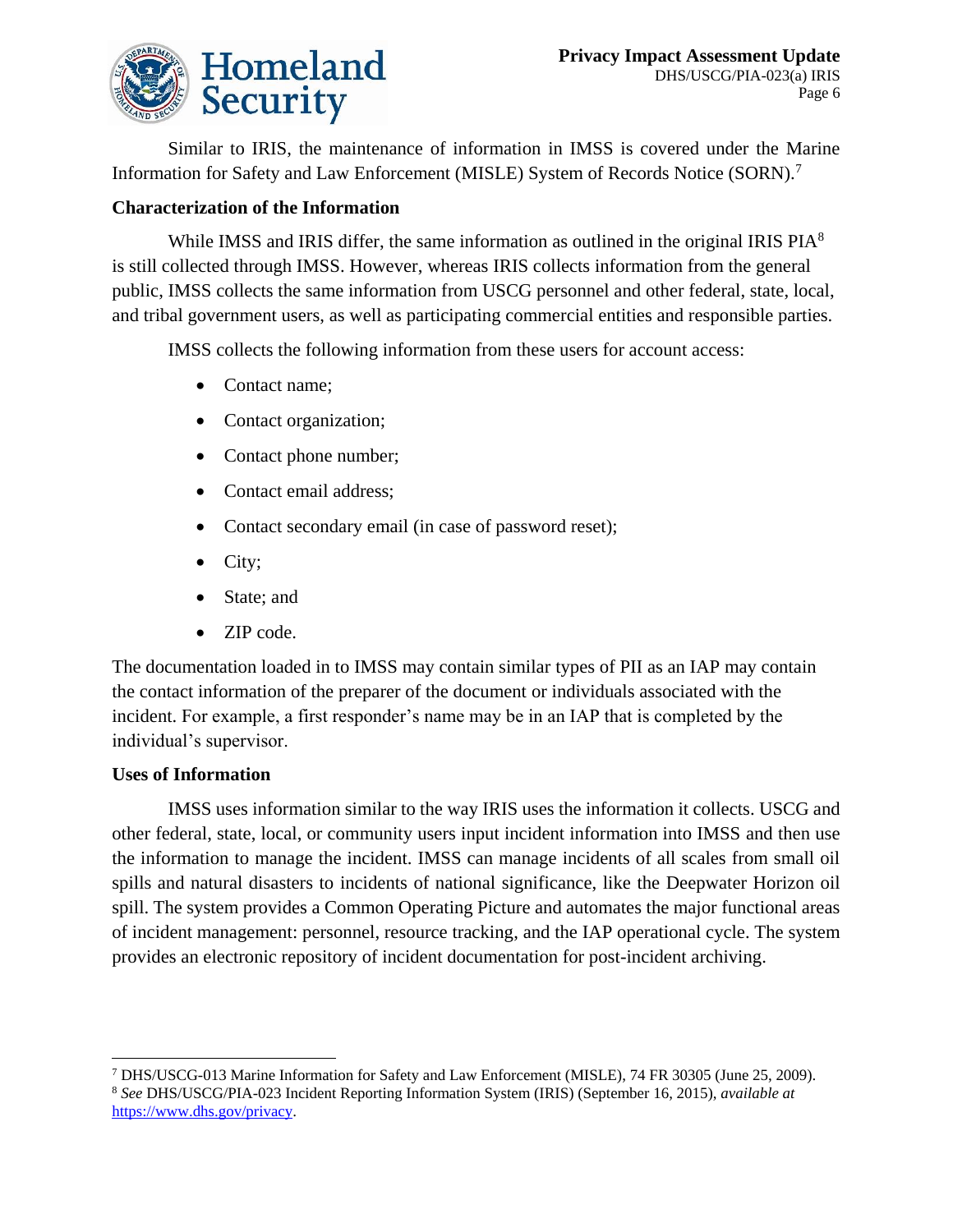

## **Notice**

Because a different population is the source of the information, additional measures are required to provide adequate notice. A Privacy Act Statement will be placed on the IMSS login screen for users.

**Privacy Risk:** There is risk that individuals may not be aware that IMSS is collecting their data and for what purpose.

**Mitigation:** This risk is mitigated. The USCG will provide a Privacy Act Statement on the login screen that explains to the user that his or her information is collected and that submission of the data is voluntary. Also, the USCG provides notice of IMSS through the publication of this PIA and through the DHS/USCG-013 Marine Information for Safety and Law Enforcement (MISLE) System of Records Notice (SORN). 9

**Privacy Risk:** There is risk that individuals (such as first responders) may not be aware that USCG is collecting their information because their supervisor is the one who inputs the information into IMSS via an IAP.

**Mitigation:** Generally this risk is unmitigated. These individuals would be working in an official capacity as federal, state, local, or tribal government personnel, or as a participating commercial entity or responsible party employee when this information is collected. However, individuals that are involved in managing and responding to these types of incidents will know of USCG's involvement as the lead organization.

Additionally, this PIA provides general notice of this collection.

## **Data Retention by the Project**

The information in IMSS is retained in accordance with National Archives and Records Administration (NARA) retention schedule NI-026-05-15, which is the same retention schedule as IRIS information. This retention schedule states: "Disposition is Permanent, with the exception of Notifications not associated with a Case or Activity." Those records not associated with a case or activity have a cut-off date at end of calendar year in which notification was received. Those records should then be destroyed/deleted five years after the cut off. It is the responsibility of the IMSS system owner and Information System Security Officer (ISSO) to ensure that the records are destroyed/deleted.

**Privacy Risk:** There is a risk that USCG may retain records containing PII in IMSS for longer than is necessary and allowable by the retention schedules.

**Mitigation:** This risk is mitigated. ISSOs and system owners ensure that records are destroyed and deleted in accordance with the records schedule. These individuals conduct yearly evaluations to determine which information/incidents should be purged from the system.

 $\overline{a}$ <sup>9</sup> DHS/USCG-013 Marine Information for Safety and Law Enforcement (MISLE), 74 FR 30305 (June 25, 2009).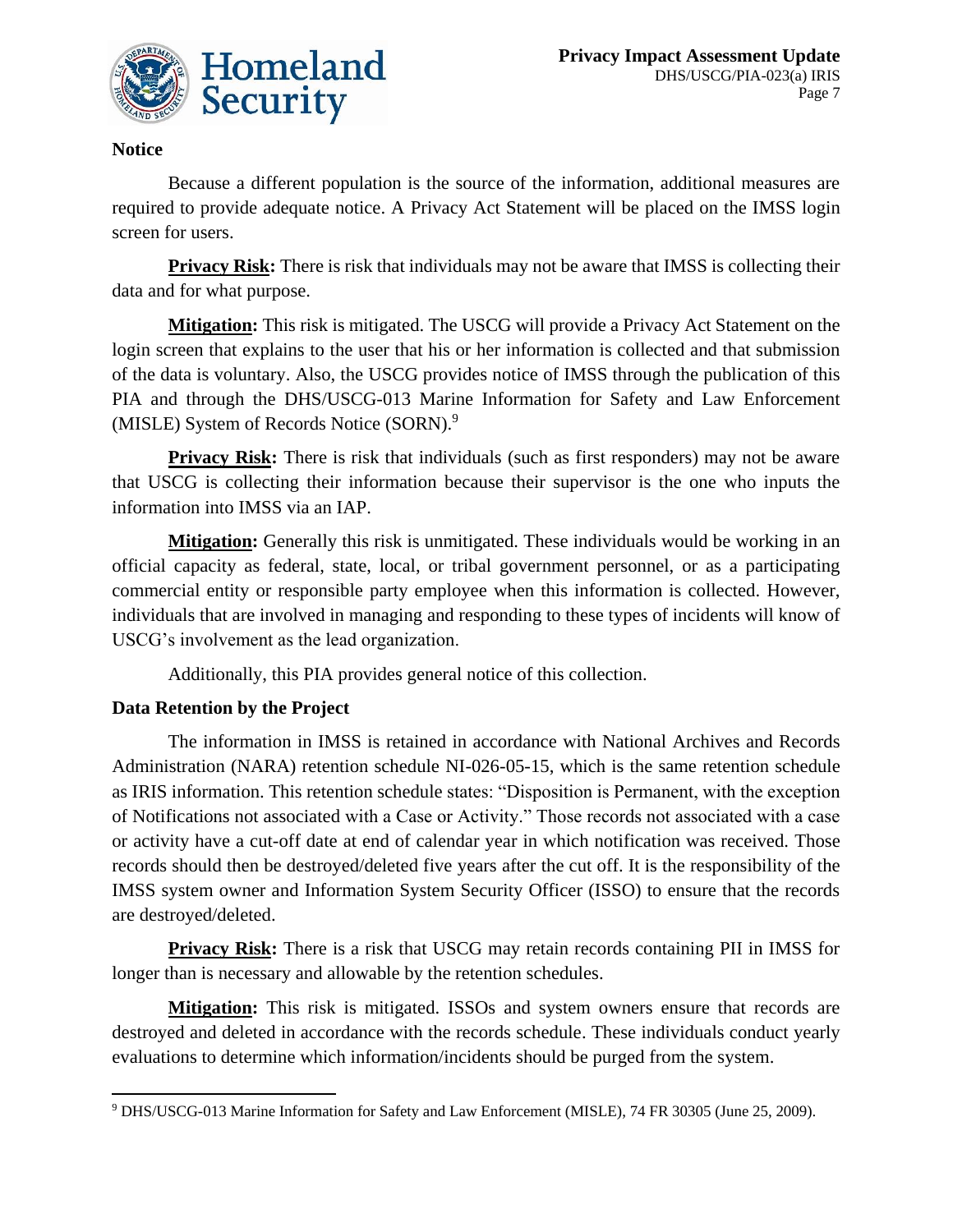

## **Information Sharing**

The information sharing discussion in the IRIS PIA generally applies to IMSS, with minor exceptions. Unlike IRIS, IMSS does not share incident information and PII with the Department of Transportation (DOT) or Environmental Protection Agency (EPA). However, IMSS does share information with other federal, state, local, and tribal government users, as well as participating commercial entities and responsible parties involved in an incident.

## **Individual Access, Redress, and Correction**

Individuals seeking access, redress, or correction to their data may submit a Privacy Act request. Individuals, regardless of citizenship status, may also request access to their records under the Freedom of Information Act (FOIA). Individuals may submit these requests to [EFOIA@uscg.mil,](mailto:EFOIA@uscg.mil) or in writing to:

Department of Homeland Security United States Coast Guard Headquarters Commandant (CG-611) 2703 Martin Luther King Jr. Ave. SE Washington, D.C. 20593-0001

In addition, because individual users present their information directly through IMSS, they are able to access their data through their system profile at any time. Through this access, users can correct erroneous information about themselves.

**Privacy Risk:** There is a risk that an individual associated with an incident (*e.g.*, a first responder) will not know that his or her information is maintained in IMSS and will not be aware of the redress procedures to access and correct his or her information.

**Mitigation:** This risk is partially mitigated through the publication of this PIA. Individuals involved in incidents are likely to encounter USCG or other personnel who collect their information over the course of an incident response. While they might not receive information at the time of collection regarding redress and access procedures, this PIA (and other published privacy documentation, including previous PIAs and the relevant SORN) provide instructions related to accessing information through Privacy Act and FOIA processes.

## **Auditing and Accountability**

IMSS audit logs are reviewed on a bi-weekly basis to detect anomalies.

All IMSS personnel are required to annually complete the DHS privacy training regarding safe handling and protection of PII, which includes the mandated *DHS: Protecting Personal Information, DHS Record and Federal Cyber Awareness Challenge Training.* Training is also provided by the software provider for all users of the system.